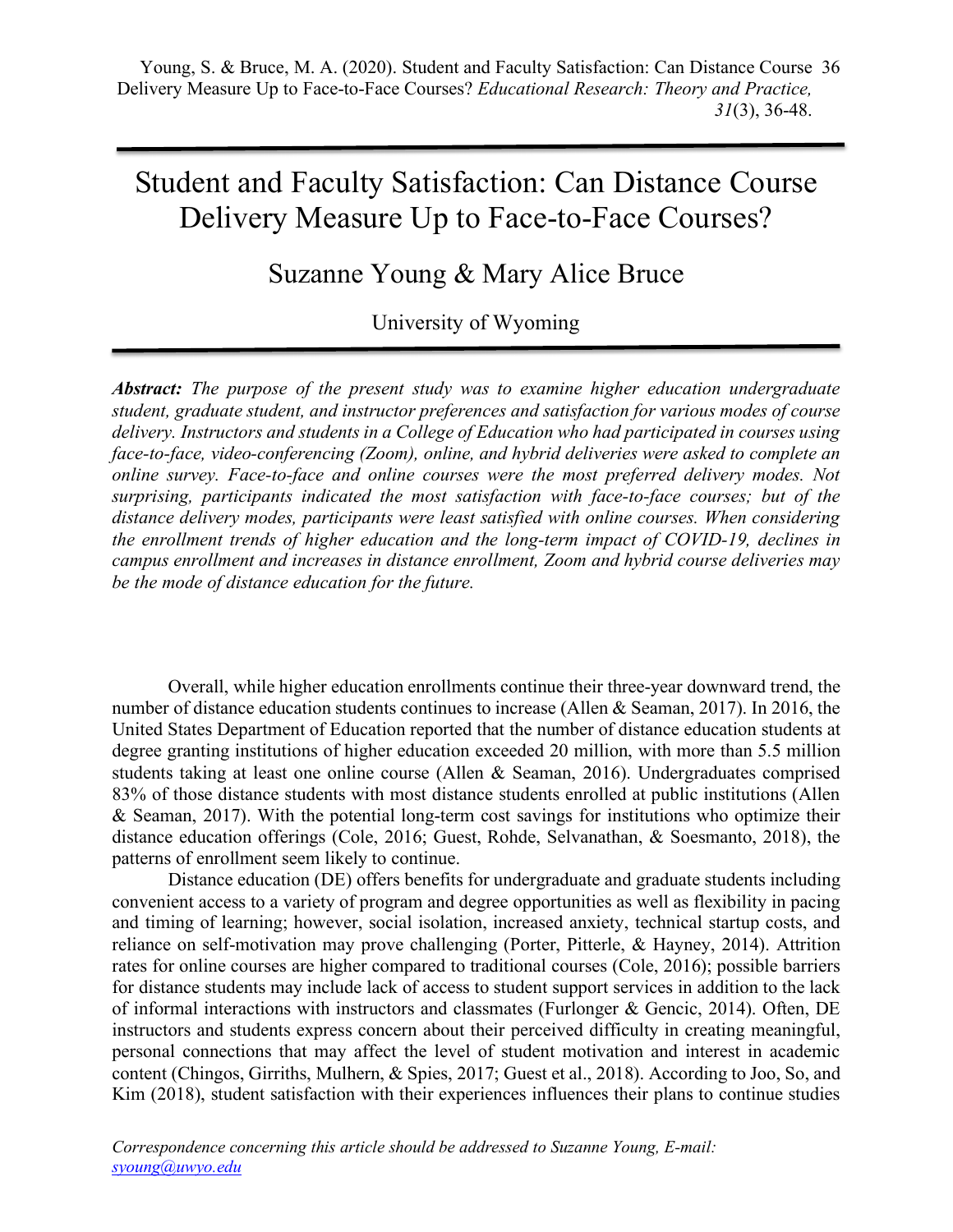via distance education. Thus, the purpose of the present study was to examine student and instructor satisfaction and preferences across four general categories of course delivery: face-toface (F2F), video-conferencing (Zoom), online, and hybrid (blended).

#### **LITERATURE REVIEW**

Students in higher education consider a myriad of advantages and disadvantages when choosing a program course delivery model, if indeed they have a choice. Increasingly, the focus is on the quality of the educational experience among the different delivery modalities with the concept of quality measured in a variety of ways related to control, improvement, and assurance (Gómez-Rey, Barbera, & Fernández-Navarro, 2016). Perhaps more informative for higher education is measuring quality by bringing together student learning outcomes and student satisfaction therein valuing both the "cognitive and social aspects" (Gómez-Rey et al., p. 148) that integrate input, output, and the learning process.

Researchers have determined that student learning outcomes for distance education are not significantly different than those of F2F (Chingos et al., 2017). For example, Furlonger and Gencic (2014) purported that overall student learning outcomes for DE were found consistently to equal or exceed those of traditional F2F classrooms. According to Chen, Lambert, and Guidry (2010), the National Survey of Student Engagement (NSSE) showed that students reported their learning outcomes as significantly better for DE than for traditional F2F instruction. Ives, Brock, Negrete, and Carpenter (2006) showed similar findings in a study for which they controlled for content, presentation, and instructors. They found that their DE students reported stronger outcomes and were more favorable toward their course experience compared to their face-to-face counterparts. In a meta-analysis of 45 studies, Means, Toyama, Murphy, and Bakia (2013) found that online students performed similarly compared to those in the traditional classroom. According to Kuo and Belland (2016), student performance is positively related to student satisfaction.

The social aspect that contributes to the engagement and quality of learning is characterized as student satisfaction, and in the past, student satisfaction has typically been higher for F2F when compared to DE programs in higher education (Furlonger & Gencic, 2014). Consistent social support, easy instructor access, and F2F community rapport reduced stress and resulted in enhanced student satisfaction for traditional on-campus programs. Personal interactions continue to be a primary predictor for student satisfaction whether the course is F2F or delivered by distance (Cole, 2016; Gómez-Rey et al., 2016; Guest et al., 2018). Many DE instructors recognize the need to use effective instructional strategies and careful course design specifically appropriate for DE that incorporate a variety of learning activities, timely responses, student interactions, and thoughtful feedback. In addition, instructors must consider the impact of different cultural factors such as individualism/collectivism (Aparicio, Bacao, & Oliveira, 2016) and individual student variables such as class level (undergraduate or graduate) and gender (Kuo, Walker, Belland, & Schroder, 2013).

Meanwhile, in response to learner demands and ever evolving technological innovations, the line between F2F and DE is increasingly blurred with the emergence of hybrid or blended delivery models. Currently, program course delivery models are characterized as traditional faceto-face (F2F); hybrid learning that brings together online and F2F instructional activities; videoconferencing that allows for synchronous web-based learning; or online, wherein at least 80% of the course is delivered online (Jorissen, Keen, & Riedel, 2015; Margolis, Porter, & Pitterle, 2017). The hybrid learning model is rapidly emerging as able to create a truly learner-centered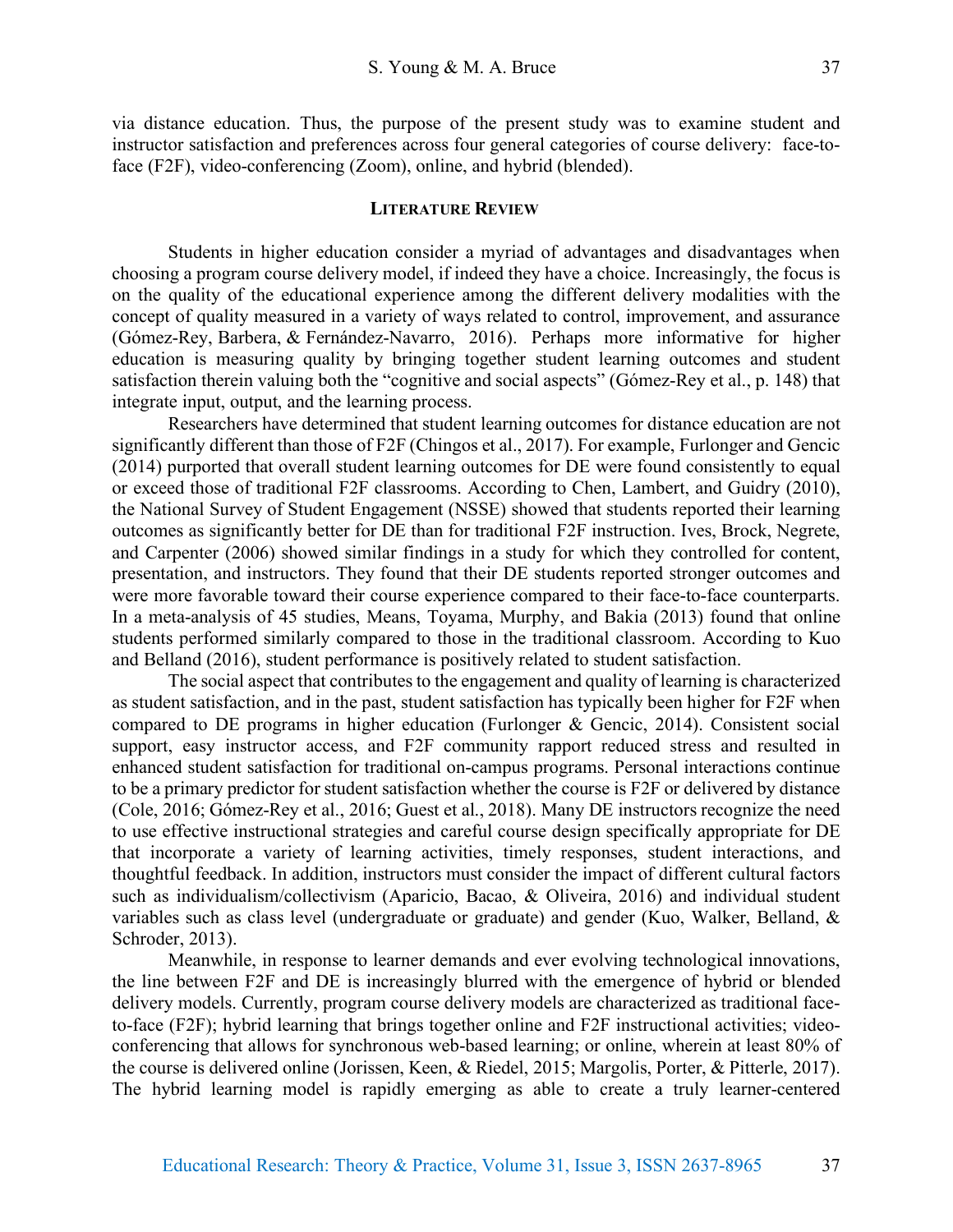environment that offers student satisfaction exceeding that of F2F (Chen & Chiou, 2014). Alexander, Lynch, Tavinovich, and Knutel (2014) found that, while hybrid learning models vary widely, synchronous (real-time) and asynchronous (delayed time) interactions as well as a focus on active learning appear to be important factors related to student satisfaction. Another satisfying benefit for students is the flexibility in student attendance that accommodates a combination of F2F presence when a student is on-campus along with an online presence option. The institution also benefits by the ability to combine F2F and DE class sections together rather than have to cancel an undersubscribed course.

According to Teo (2014), the method of course delivery can significantly affect student satisfaction in higher education. Student satisfaction is of the utmost importance to institutions with far-reaching implications for overall student success, retention, and graduation rates (Joo et al., 2018; Porter et al., 2014) that contribute to an institution's financial stability, reputation, and future recruitment benefits**.**

#### **PURPOSE OF THE STUDY**

The purpose of the present study was to examine higher education student and instructor preferences and satisfaction for various modes of distance course delivery. Instructors and students in a college of education who had participated in courses using F2F, Zoom, online, and hybrid deliveries were asked to complete an online survey. The following research questions guided the study:

- (1) What is the preferred instructional delivery mode for undergraduate students, graduate students, and instructors in the College of Education?
- (2) In the College of Education, how does satisfaction differ for the delivery modes?
- (3) What are the differences among College of Education undergraduate students, graduate students, and instructors in their satisfaction for the four delivery modes?

#### **METHOD**

This section describes the participants, procedure, and instrumentation used in this study. The study was conducted in a College of Education at a medium-sized university in the Rocky Mountain region. During the semester of data collection, enrollment included 1,206 students and 62 full-time faculty members. The College of Education offers all master's and Doctor of Education (Ed.D.) programs through distance delivery. No undergraduate or Philosophy of Education (Ph.D.) programs are provided exclusively via distance but many courses are offered via distance modalities.

#### **PARTICIPANTS**

The present study examined student and instructor preferences for delivery of instruction as well as satisfaction level for different types of distance delivery for courses in a College of Education. In order to generalize findings to all courses without the additional burden of surveying all faculty and students, thirty-three percent of all education courses were randomly selected from the entire offering of spring courses and chosen proportionately based on the percent of F2F, Zoom, online, and hybrid courses offered during that semester. Students and instructors in all selected courses were invited to participate. Sixty-six percent of the courses were F2F, 7% were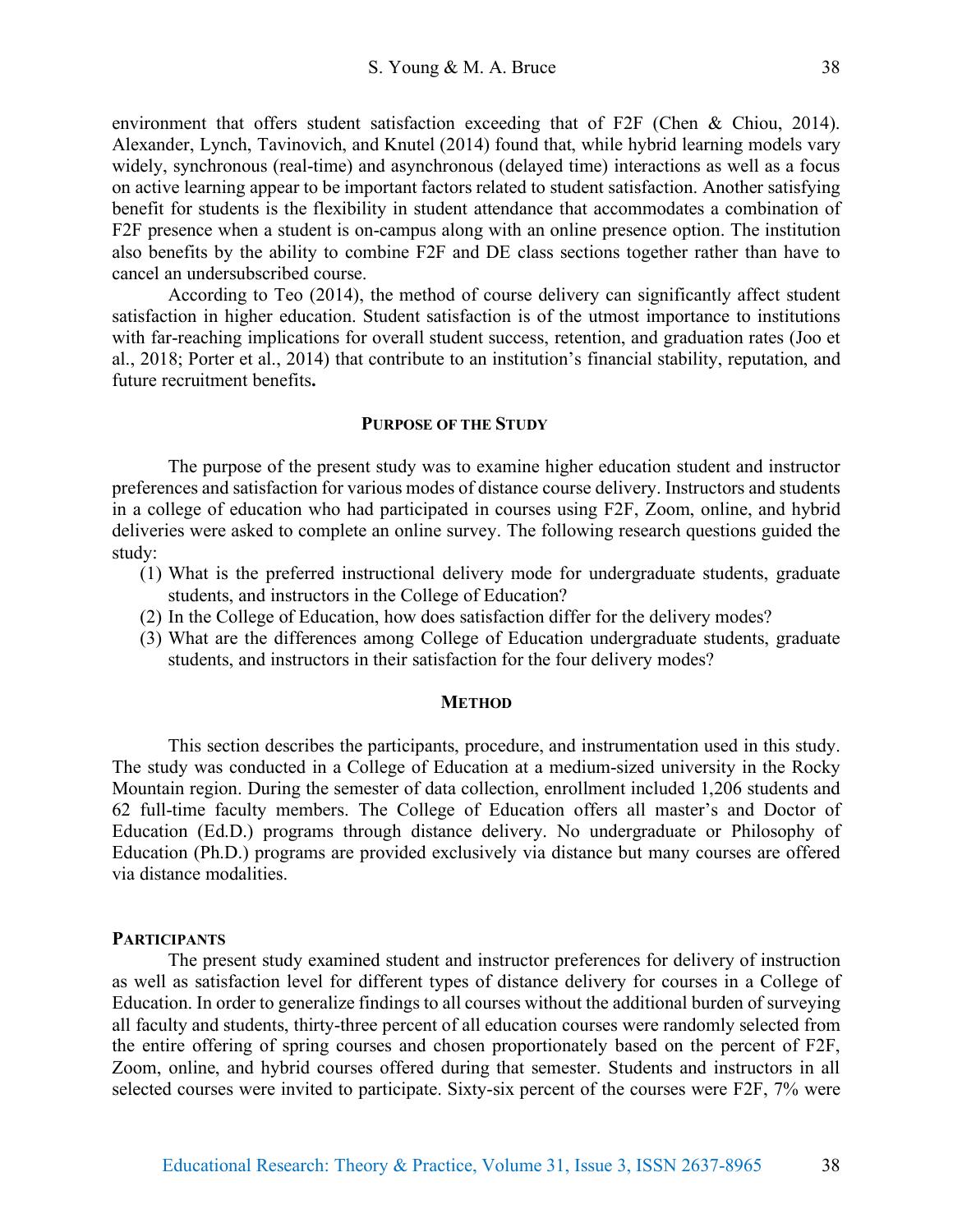Zoom, 16% were online, and 11% were hybrid. A total of 1,206 students and 62 instructors were invited to participate in the study.

## **PROCEDURE**

The university's registrar's office provided names and email addresses for all students and instructors in selected courses. All potential participants received an email that briefly described the study and provided a link to the online survey. After the initial email, three follow-up emails were sent to non-respondents over a period of three additional weeks.

## **INSTRUMENTATION**

The survey (see Appendix) began with a consent form to explain the details of the study and, if participants agreed to complete the survey, they continued on to the main survey. The following description of the four modes of delivery was provided on the first page of the main survey:

- **Face-to-face** is traditional classroom delivery at a specific time (synchronous) and location. Students and instructors attend in person.
- **Zoom** courses are delivered entirely using a video-conferencing, web-based technology. The delivery is similar to face-to-face but students and instructors "attend" class using a computer with a webcam, speaker, and microphone. They attend at a location that is convenient to them. Class occurs at a specific time (synchronous) but not a specific location. At times, a "Zoom" class is offered in a specific classroom for students who would like to attend in person with the instructor.
- **Online** is web-based and students and instructors do not participate at the same time or at any specific location. Most interaction takes place through "threaded discussions" and instruction is provided through documents, instructor videos, links to websites, etc. Online courses are defined as at least 80% asynchronous.
- **Hybrid** courses are a combination of deliveries. They consist of a portion of face-to-face, Zoom, or online activities. For example, a hybrid course could be synchronous (such as Zoom) to meet on a regular basis and then be asynchronous for online discussions.

Respondents were first asked to rank order their preferred mode of course delivery and to provide demographic information: student/faculty, undergraduate/graduate, and gender.

The 17-item scale followed the question about preferences. The scale was designed to measure satisfaction and was constructed by the researchers, based on the literature. Items were developed in the following areas: social presence; classroom interaction; learning content; and general learner satisfaction. All respondents were asked to rate each of the 17 items for all four modes of delivery in which they had experience using a response scale that ranged from extremely dissatisfied (1) to extremely satisfied (5).

To further establish content validity, the scale items were reviewed by an expert in the area of teaching effectiveness (a teacher educator in a college of education and highly published with a focus on teaching effectiveness), a measurement expert (a tenured university faculty member teaching assessment and research methods), and an expert on distance education (a faculty member with experience and recognized expertise in teaching all types of distance delivered modalities). Based on their feedback, items were revised for clarity and completeness.

The survey was piloted with a group of 10 instructors and 10 students. Additional revisions were made to a small number of items, primarily focused on word choice familiar to respondents.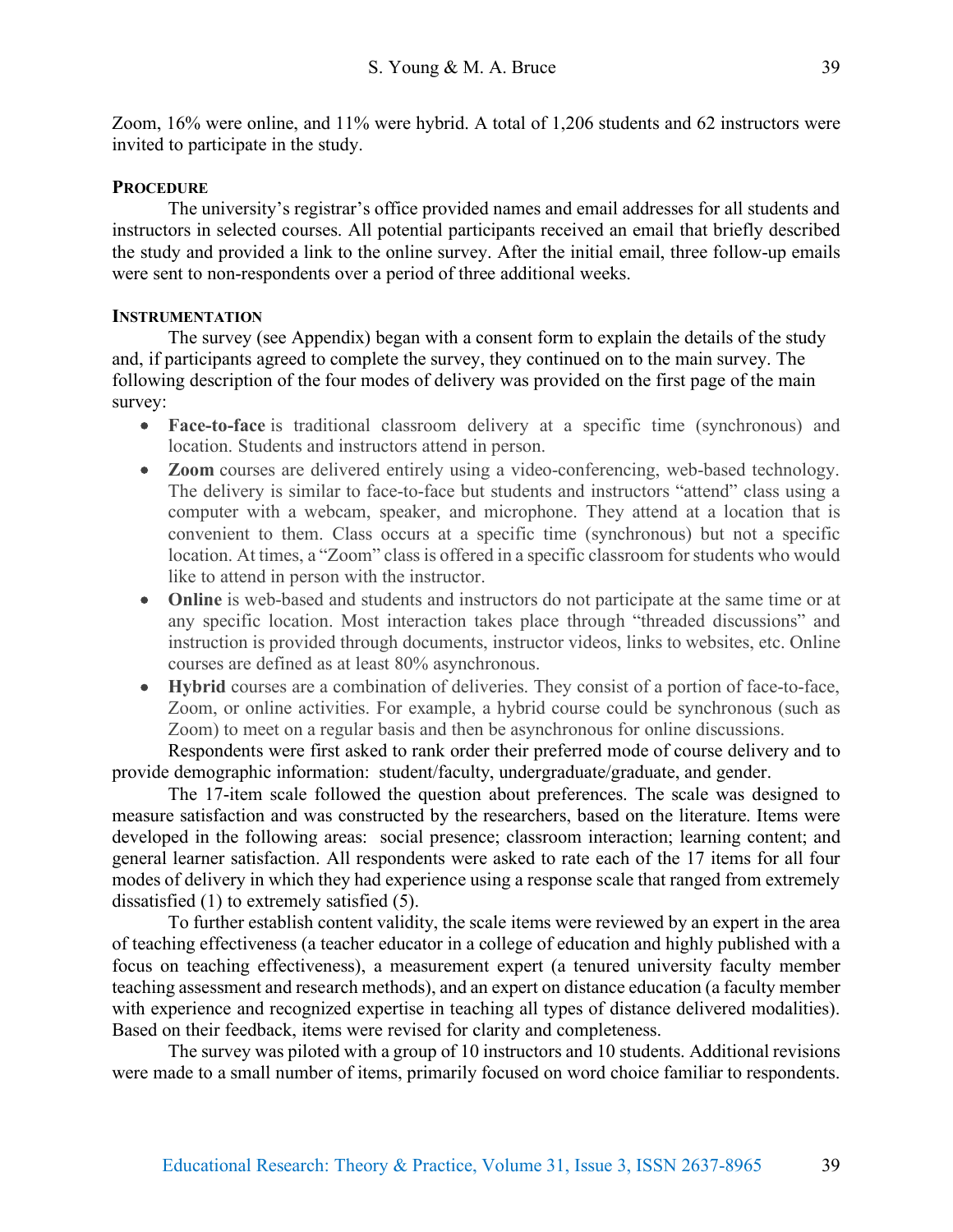To establish internal reliability, Cronbach's Alpha coefficient was calculated on the 17-item scale and found to be 0.97.

#### **RESULTS**

The three research questions are addressed below. Data analysis included use of frequencies, means and standard deviations, repeated measures Analysis of Variance, and one-way Analysis of Variance.

Of the 1,206 students and 62 faculty, 815 students and 30 instructors responded (with response rates of 68% for students and 56% for instructors). Of those, 164 students and 25 instructors completed the survey indicating their preferences and satisfaction for various deliveries. Students were further identified by their level of study; 55 undergraduate students and 109 graduate students completed the survey. See Table 1 for a summary of demographics.

| <i>Frequency and Percent for the Sample</i> |           |         |  |
|---------------------------------------------|-----------|---------|--|
|                                             | Frequency | Percent |  |
| Role                                        |           |         |  |
| Undergraduate students                      | 55        | 29%     |  |
| Graduate students                           | 109       | 58%     |  |
| Instructors                                 | 25        | 13%     |  |
| Gender                                      |           |         |  |
| Males                                       | 50        | 27%     |  |
| Females                                     | 133       | 70%     |  |
| No Response                                 | 6         | 3%      |  |
|                                             |           |         |  |

Table 1 *Frequency and Percent for the Sample*

#### **PREFERRED DELIVERY MODE**

What is the preferred instructional delivery mode for undergraduate students, graduate students, and instructors in the College of Education? Participants were asked to choose their preferred modes of instructional delivery. Table 2 shows the number of undergraduate students, graduate students, and instructors who preferred each mode of instructional delivery.

Overall, each group indicated their most preferred mode of delivery was face-to-face, with online delivery as the second most preferred. For all three groups, Zoom (videoconferencing) was the least preferred mode of delivery.

Table 2

*Number of Undergraduate Students, Graduate Students, and Instructors Preferring Each Mode of Delivery*

| -------      |               |                                                  |                      |
|--------------|---------------|--------------------------------------------------|----------------------|
| Delivery     | Undergraduate | Graduate<br>students $(n=55)$ students $(n=109)$ | Instructors $(n=25)$ |
| Face-to-face | 43            |                                                  | 14                   |
| Zoom         |               |                                                  |                      |
| Online       |               | 26                                               |                      |
| Hybrid       |               | 22                                               |                      |
| No response  |               |                                                  |                      |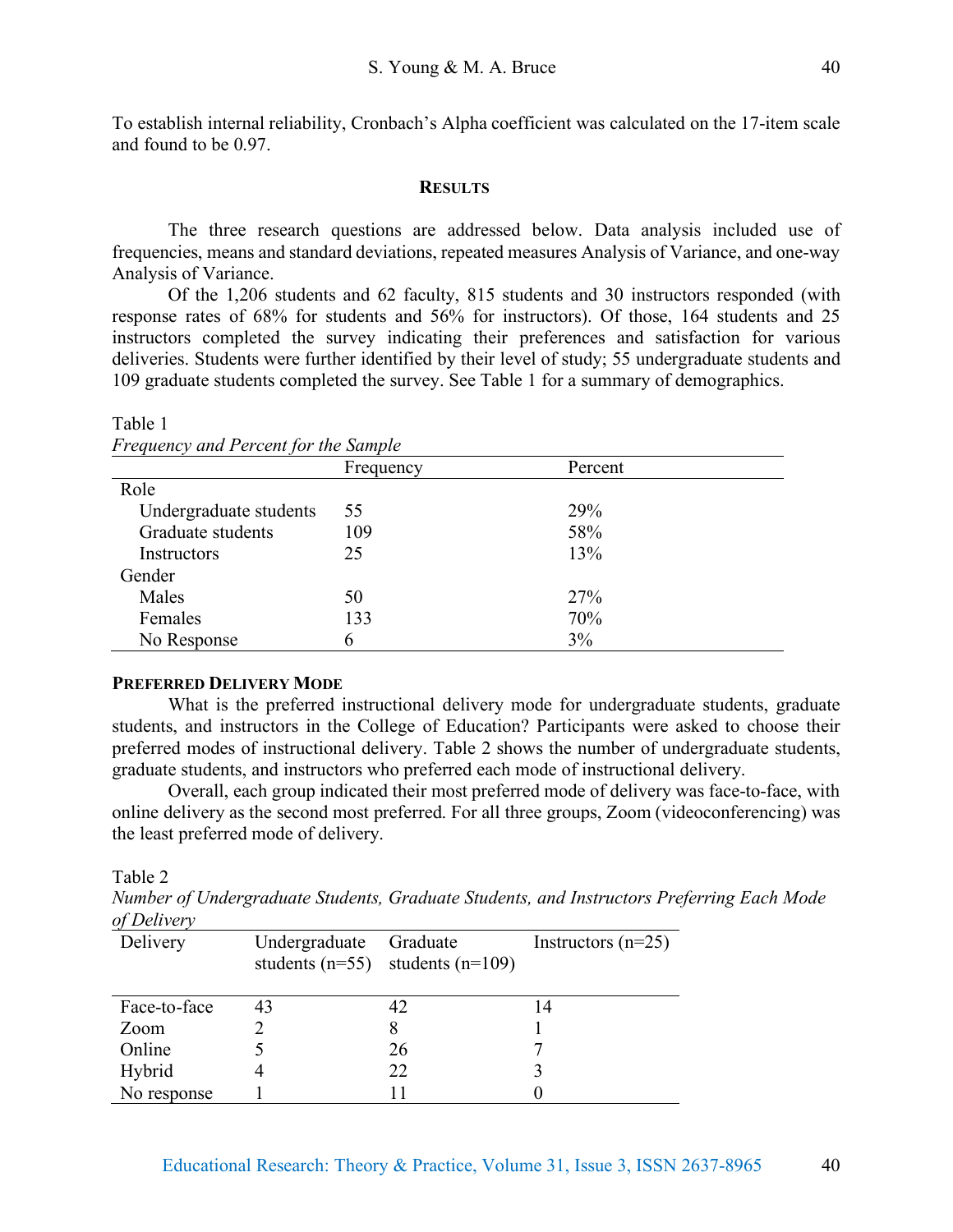#### **DIFFERENCES IN SATISFACTION AMONG DELIVERY MODES**

In the College of Education, how does satisfaction differ for the four delivery modes? Satisfaction was designed to measure social presence, classroom interaction, learning content, and general learner satisfaction. Researchers assessed satisfaction by averaging the 17 items on the scale for each delivery mode. Using repeated measures Analysis of Variance, 83 respondents reported experience using all four delivery modalities. Their responses revealed significant differences among satisfaction for the four delivery modes (*F*(3, 246)=17.79, *p*<.001). Follow-up Bonferroni post-hoc comparisons showed that participants were significantly more satisfied with F2F compared to the other three deliveries. Using Cohen's (1988) guidelines for interpretation of effect sizes, F2F delivery showed a medium (Zoom and hybrid) to large effect (online) of delivery on satisfaction. In addition, satisfaction with both Zoom and hybrid delivery was significantly greater compared to online delivery, with large effect sizes. Zoom and hybrid delivery did not differ significantly and had only a trivial effect size ( $d=0.01$ ). See Table 3 for results.

Table 3

*Means, Standard Deviations, and Effect Sizes Comparing Four Delivery Modes on Satisfaction (N=83)*

|              | M    | SD   | Face-to-<br>face | Zoom | Online | Hybrid |
|--------------|------|------|------------------|------|--------|--------|
| Face-to-Face | 4.46 | 0.62 | --               | 0.58 | 0.85   | 0.60   |
| Zoom         | 4.02 | 0.89 |                  | --   | 0.30   | 0.01   |
| Online       | 3.70 | 1.16 |                  | --   | --     | 0.30   |
| Hybrid       | 4.01 | 0.88 |                  | --   | --     | --     |

Note: Scale responses range from 1 (extremely dissatisfied) to 5 (extremely satisfied); Effect sizes are calculated using the highest mean minus the lowest mean.

# **DIFFERENCES IN SATISFACTION AMONG UNDERGRADUATE STUDENTS, GRADUATE STUDENTS, AND INSTRUCTORS FOR DELIVERY MODES**

What are the differences among College of Education undergraduate students, graduate students, and instructors in their satisfaction for the four delivery modes? Four one-way ANOVAs were used to examine satisfaction among the three groups of participants for the four types of course delivery. Significant differences were identified using an alpha level of 0.01 (with a Bonferroni adjustment, 0.05/4). See Table 4 for results.

The four one-way ANOVAs yielded significant differences among groups when comparing undergraduate students, graduate students, and instructor satisfaction for Zoom (*F*(2, 118)=9.29, *p*<.001), online (*F*(2,177)=5.30, *p*=.006), and hybrid (*F*(2,109)=5.90, *p*=.004) deliveries; F2F comparisons did not indicate significant differences among groups (*F*(2,141)=1.52, *p*=.223). Follow-up comparisons (using Least Significant Differences) for the three significant ANOVAs indicated that graduate students and instructors were significantly more satisfied than undergraduate students for Zoom delivery, with small to large effect sizes  $(d=0.35)$  and  $d=0.96$ , respectively). Also, graduate students were significantly more satisfied than undergraduate students for both online and hybrid delivery, with moderate effect sizes of *d*=.53 and *d*=.78, respectively. Other comparisons did not show significant differences and effect sizes were trivial to small.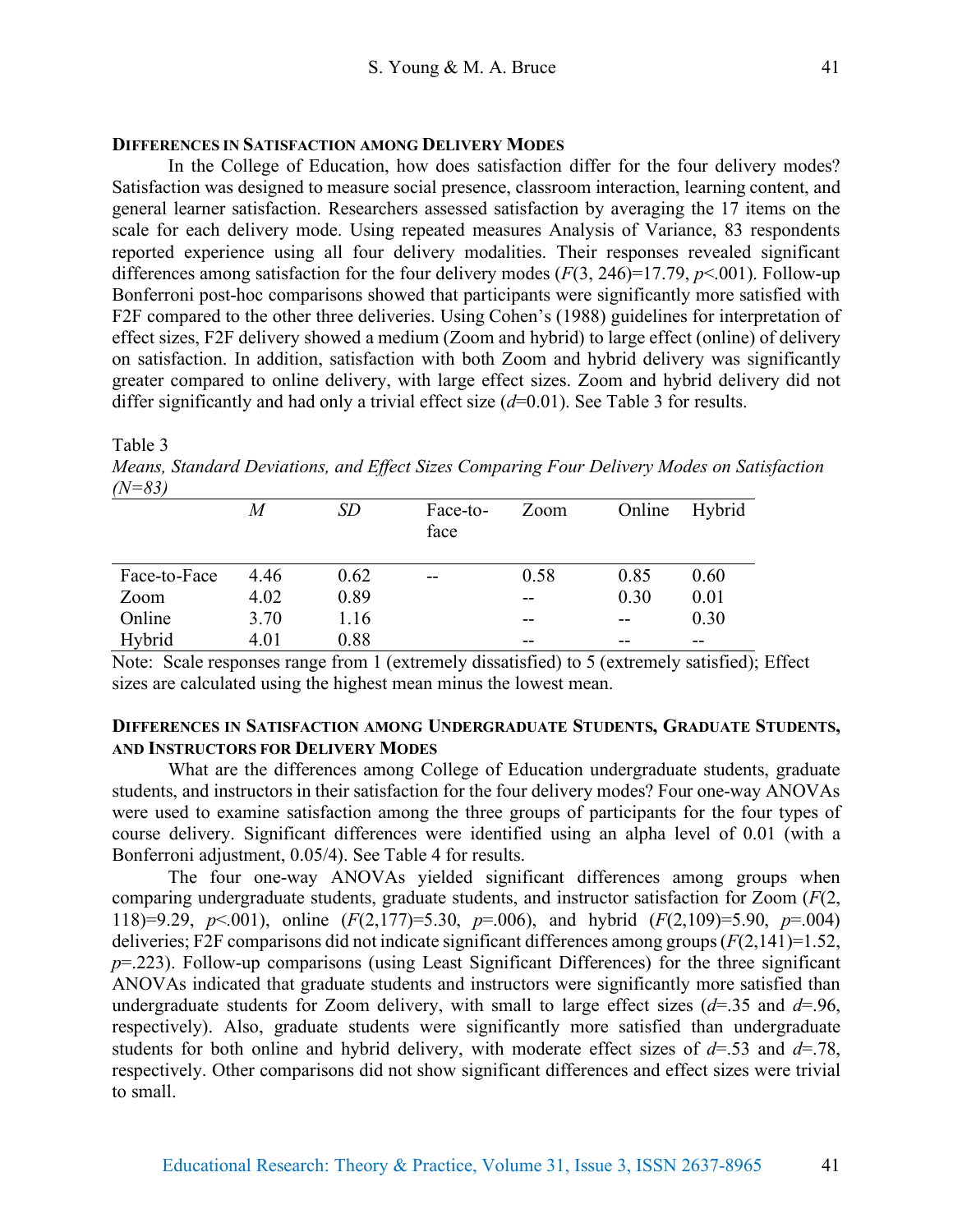| the Four Delivery Modes       | $\overline{M}$ | SD   |                                  |                             |             |
|-------------------------------|----------------|------|----------------------------------|-----------------------------|-------------|
|                               |                |      | Undergraduate<br><b>Students</b> | Graduate<br><b>Students</b> | Instructors |
| Face-to-face $(n=144)$        |                |      |                                  |                             |             |
| <b>Undergraduate Students</b> | 4.37           | 0.66 |                                  | 0.15                        | 0.50        |
| <b>Graduate Students</b>      | 4.47           | 0.64 |                                  |                             | 0.33        |
| Instructors                   | 4.65           | 0.46 | --                               |                             |             |
| Zoom $(n=121)$                |                |      |                                  |                             |             |
| Undergraduate Students        | 3.42           | 0.95 |                                  | 0.96                        | 0.35        |
| <b>Graduate Students</b>      | 4.28           | 0.84 |                                  |                             | 0.08        |
| Instructors                   | 4.34           | 0.60 | --                               | --                          | --          |
| Online $(n=112)$              |                |      |                                  |                             |             |
| <b>Undergraduate Students</b> | 3.49           | 1.12 |                                  | 0.53                        | 0.16        |
| <b>Graduate Students</b>      | 4.06           | 1.02 | --                               |                             | 0.34        |
| Instructors                   | 3.68           | 1.21 | --                               |                             |             |
| Hybrid                        |                |      |                                  |                             |             |
| <b>Undergraduate Students</b> | 3.63           | 0.88 |                                  | 0.78                        | 0.28        |
| <b>Graduate Students</b>      | 4.27           | 0.76 |                                  |                             | 0.41        |
| Instructors                   | 3.90           | 1.05 |                                  |                             |             |

Table 4 *Means, Standard Deviations, and Effect Sizes Comparing the Three Groups on Satisfaction for the Four Delivery Modes*

Note: Scale responses range from 1 (extremely dissatisfied) to 5 (extremely satisfied); Effect sizes are calculated using the highest mean minus the lowest mean.

### **SUMMARY OF RESULTS**

In summary, all participant groups preferred F2F delivery more than the other three types of delivery, with online delivery ranked as the second most preferred by all three groups. Respondents with experience in all delivery modes reported the greatest satisfaction with their F2F courses and the least satisfaction with online delivery. Even though online delivery was the second strongest preference for all participant groups, their satisfaction with online delivery was lowest compared to all other delivery modes. Graduate students were more satisfied than undergraduate students with all types of distance delivery (Zoom, online, and hybrid). Finally, instructors were more satisfied with Zoom delivery compared to undergraduate students.

#### **DISCUSSION AND IMPLICATIONS**

Distance education is clearly on the rise in higher education, and online course delivery has become increasingly prevalent (Allen & Seaman, 2017). However, as instructors and instructional designers begin to understand ways to satisfy and engage students in their learning, it may be that hybrid or Zoom approaches will replace F2F and online deliveries as a strategy to maximize the advantages and minimize the disadvantages of various delivery methods (Alexander et al., 2014; Chen & Chiou, 2014).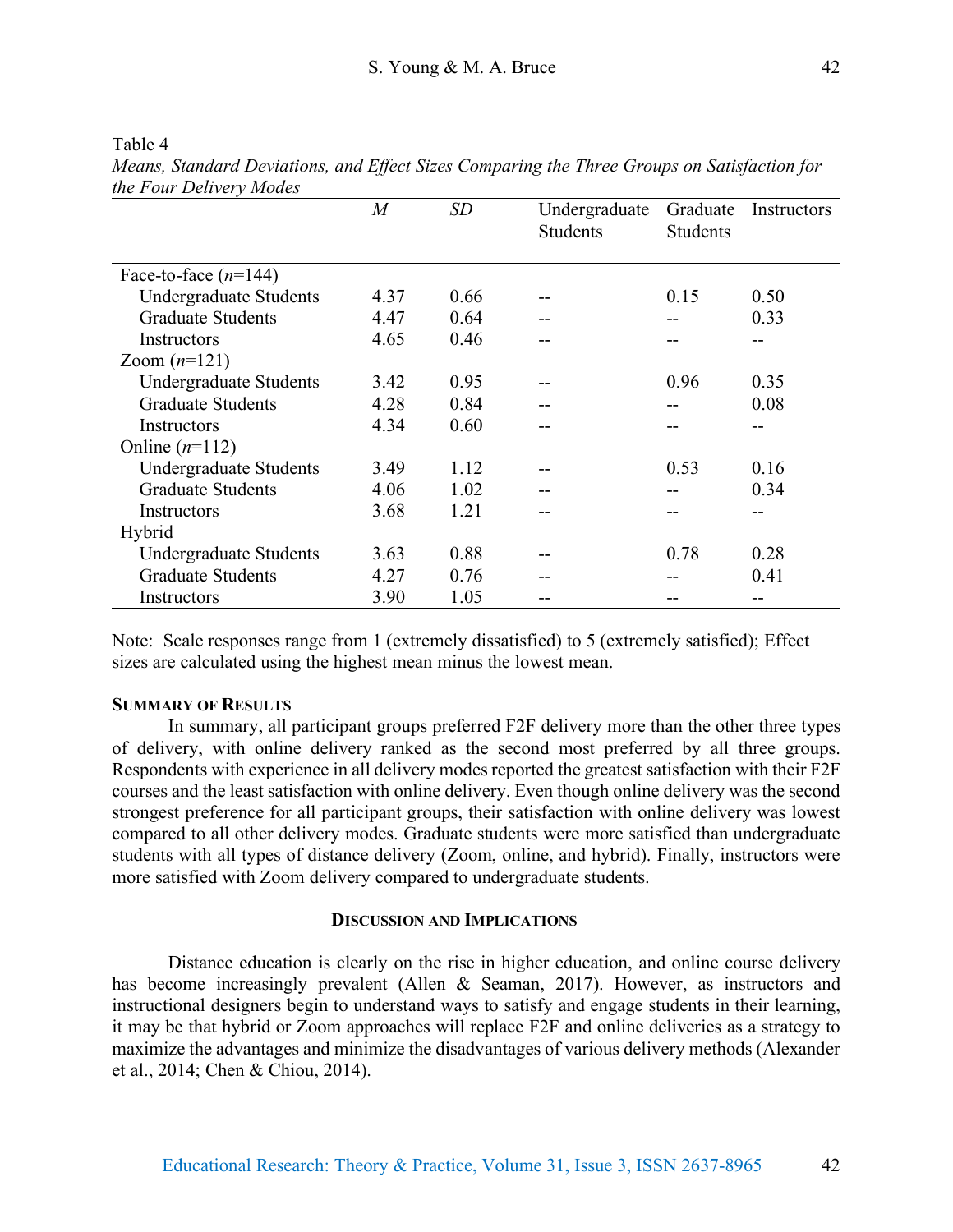Similar to the findings of Furlonger and Gencic (2014) and Cole (2016), this study found satisfaction for all College of Education groups combined to be significantly higher for F2F deliveries compared to other modes of delivery. F2F, the traditional approach to course delivery, is seen by undergraduate students, graduate students, and instructors as the delivery that provides a strong sense of social presence, classroom interaction, content learning, and general satisfaction. However, the current landscape of course delivery is moving away from campus-based, F2F courses and offering an increasing number of distance courses. In this study, when satisfaction was compared among all four delivery modes, respondents were least satisfied with online delivery. Of particular note is the large effect of satisfaction for F2F delivery when compared to online delivery (*d*=.85), indicating that delivery with F2F, synchronouse, interaction is much more preferable to no F2F interaction.

When comparing the satisfaction of College of Education undergraduate and graduate students, graduate students were significantly more satisfied with all types of distance deliveries compared to undergraduate students, with medium to large effect sizes ranging from 0.53 to 0.96. Reflecting on this comparison calls for consideration of the expectations that each group may have of interpersonal connections in teaching and learning as well as their recent experiences. For undergraduate students, most recent learning experiences are in the P-12 school systems, where the vast majority of classes are F2F; undergraduates may expect strong F2F communication with instructors and peers in their higher education classrooms. Although Zoom, online, and hybrid deliveries provide interactions, they do not typically offer the same rewarding interpersonal connections compared to F2F. In graduate programs, many institutions offer courses via distance delivery in order to reach the many students who are site-bound due to work or family obligations. Thus, graduate students may have more experience with and be more appreciative of courses delivered by distance. They are, however, less satisfied with online delivery compared to Zoom or hybrid.

When considering the satisfaction of College of Education instructors compared to students, effect sizes were small to medium and instructors were significantly more satisfied than undergraduate students only for Zoom delivered courses. Instructors reported satisfaction levels similar to graduate students in all areas, possibly reflecting experiences and opportunities that are comparable.

Implications from this study focus on the potential of Zoom or hybrid delivery modes that shows major benefits related to supporting interactions among students and instructors. As described by Sung and Mayer (2012), students appreciate being able to respond in a timely manner, offer their perspectives, exchange information and feedback, share personal experiences, and experience a unique identity in their learning community. Such rewarding communication encourages social presence and a sense of inclusion that contribute directly to student learning (Cole, 2016). Ives et al. (2006) had similar findings, reporting that students appreciated the opportunity to engage in distance courses without having to attend F2F classes on campus.

Meanwhile, online course delivery is challenging in offering the promise of meaningful interactions and active learning experiences for undergraduate and graduate students. When compared to other approaches, online delivery necessitates a well-planned course with constant, intentional oversight by the instructor in order to encourage meaningful social presence in the entire learning community (Gómez-Rey et al., 2016; Guest et al., 2018). Instructors must have adaptive teaching styles, offer a wide variety of learning activities, design active learning experiences, and facilitate ongoing engagement to support social presence. Students desire timely feedback, prompt replies, and a sense of individual connection with instructors. Although students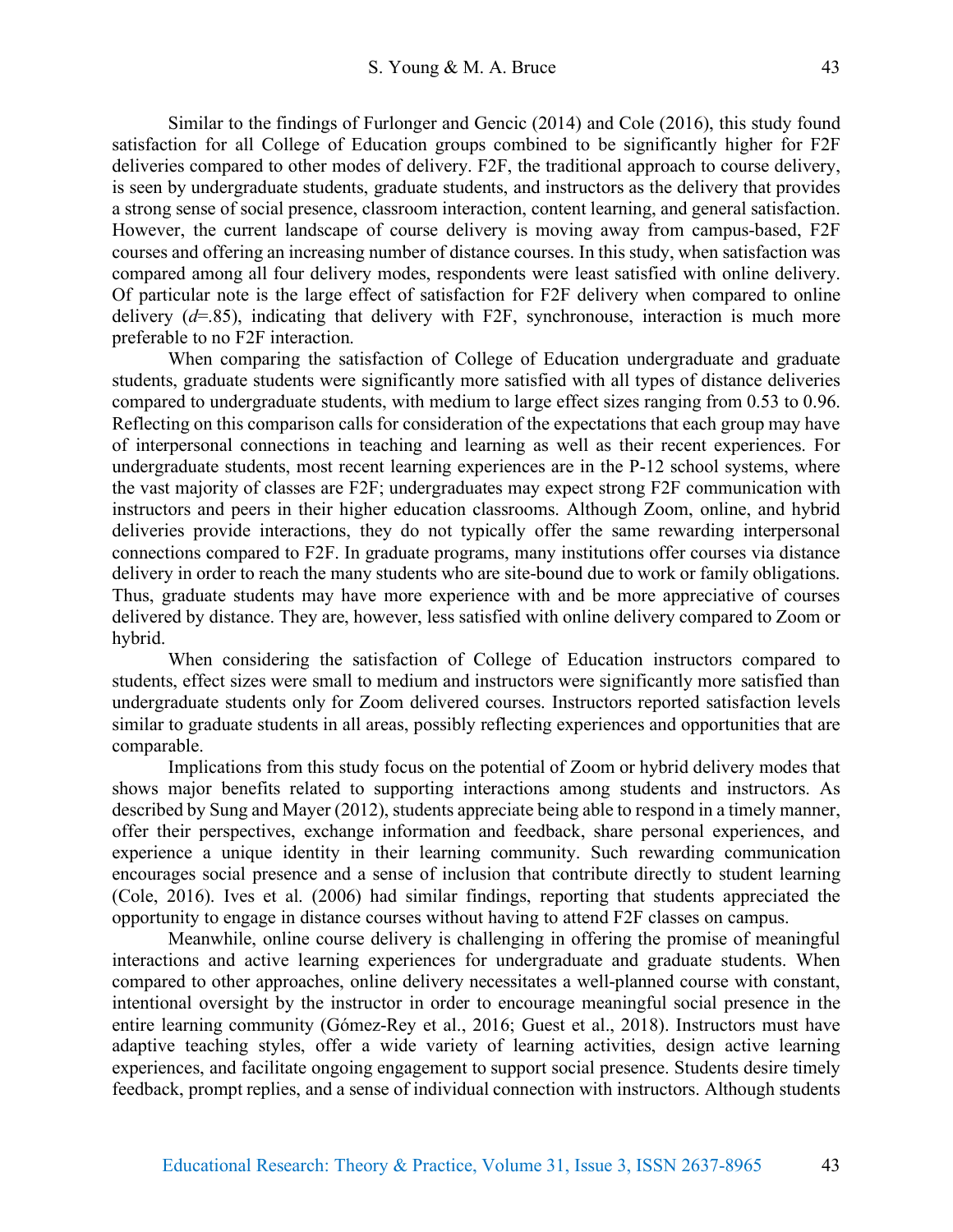and instructors prefer the flexibility of online courses, they are not as satisfied with their experiences when compared to other types of distance deliveries.

In this study, College of Education instructors and students indicated strong satisfaction for Zoom and hybrid deliveries, even though they may be more costly, less flexible, and less convenient when compared to an entirely online delivery. Students and instructors reported the lowest level of satisfaction with online delivery, yet it was the second most preferred, possibly because of its flexibility. Online courses continue to be popular and desirable in higher education, with nearly 70% of all institutions reporting that online education is an important component of their long-term enrollment strategy (Allen & Seaman, 2013). While realizing the potential costsavings related to instructional planning and delivery of ongoing online courses (Chingos et al., 2017), institutions must balance possible disadvantages for student success as well as student and instructor satisfaction.

This study was limited in scope due to the population of only students and instructors in the College of Education. College of Education students and instructors may have more experience with distance delivered courses compared to other colleges or disciplines; this college was specifically selected for the study because of the large number of distance-delivered courses compared to other colleges. The results of this study may not generalize to other universities or other colleges of education due to this limited selection.

Recommendations for future study include expanding data collection to other colleges and universities to look for patterns of satisfaction. Also, the low level of satisfaction for online delivery in this study should be examined in more depth in order to determine the rationale for this finding so that instructors and instructional designers can find ways to enhance online course delivery. In addition, due to the potential long-term impact of the Corona Virus pandemic, distance delivery will likely become a new norm in higher education; thus, ways to increase satisfaction for all distance course delivery should be explored.

#### **CONCLUSION**

Overall, it appears that Zoom and hybrid course deliveries are the distance education of the future, as instructors and students navigate ways to form effective learning communities that build on the strengths of online and F2F methods of course delivery. Nearly two decades ago, researchers predicted that hybrid delivery would be one of the top trends in higher education (Rooney, 2003; Young, 2002), yet still the most prevalent distance delivery mode is online. In 2013, Means et al. concluded, in their meta-analysis examining online and blended learning, that a combination of F2F and online delivery, or hybrid, is more effective than F2F or online alone. They suggested that "a major reason for using blended learning approaches is to increase the amount of time that students spend engaging with the instructional materials" (p. 36). Kay and Pasarica (2019) agreed with Means et al. by noting that one goal of course delivery should be to maximize "the convenience and benefits of online learning without sacrificing the social interactions available in synchronous face-to-face formats" (p. 409). Zoom delivered courses may actually have more characteristics in common with hybrid courses because they offer a synchronous experience and often an asynchronous online supplement. Even though online courses offer a great deal of flexibility for students and instructors, as a primary delivery mode they do not provide a consistently satisfying experience for the participants due to isolation and limited interactions. The National Center for Education Statistics (2018) reports that a demographic shift has been occurring in higher education since the mid-nineties. This has resulted in unique concerns that must be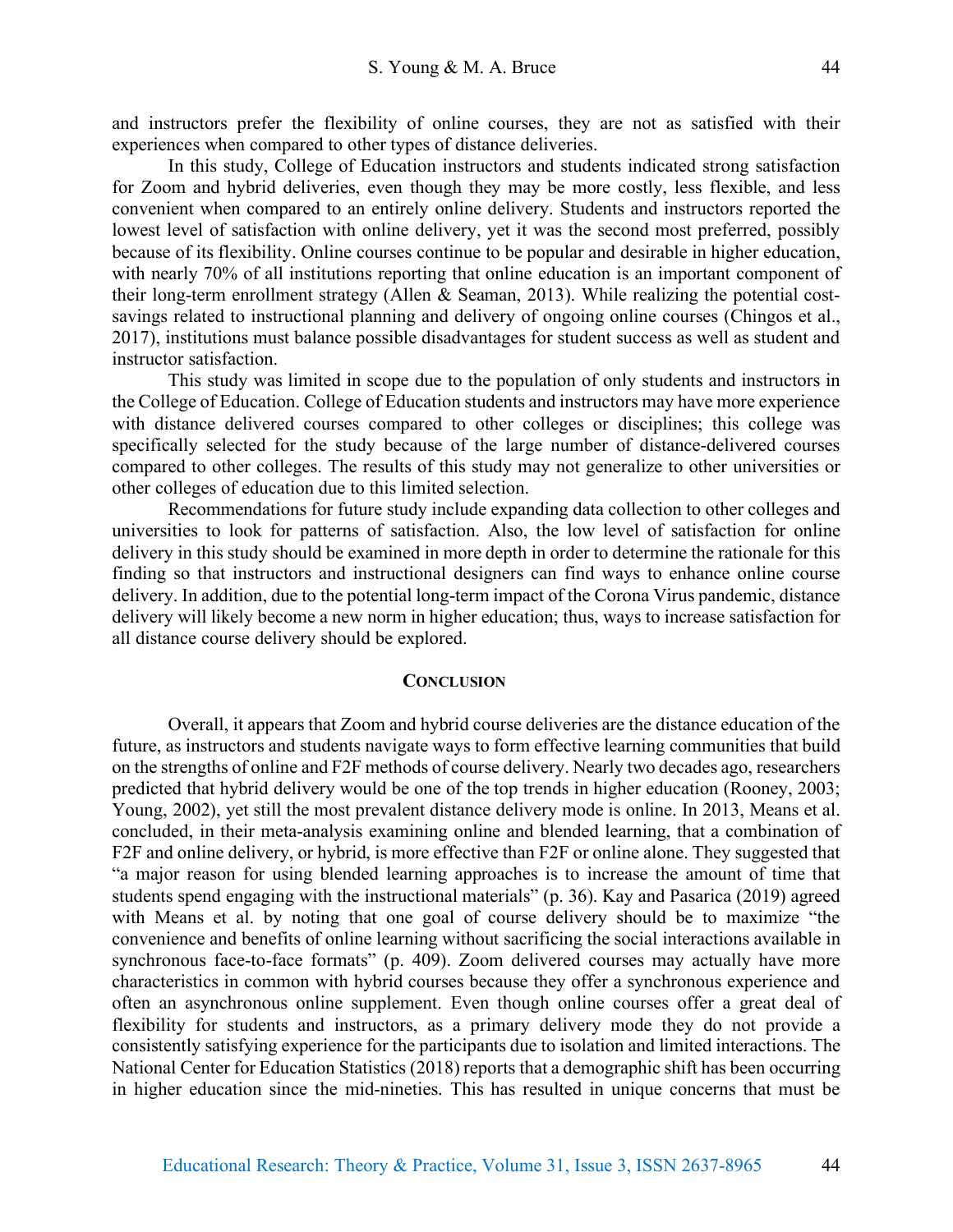addressed by institutions. Currently, the 17 million undergraduates increasingly display characteristics of nontraditional students such as the following: single parent, financially independent, at least 30 years of age, and part-time attendance. Thus, institutions must consider changing student needs for child care, financial aid, virtual advising, tutoring, and course delivery. However, F2F courses do not offer the flexibility needed in this changing world of higher education that must serve the needs of many students who are unable or do not choose to spend time on campus. According to Allen and Seaman (2017), the number of students attending courses on campus declined 6.4%, or approximately one million students, from 2012 to 2016. During the same period of time, the number of students taking at least one distance course has increased every year.

With an ever-increasing number of students considered to be digital natives, instructors and students may see a Zoom or hybrid delivery model as a way to maximize advantages and minimize disadvantages of all distance delivery models (Beetham & Sharpe, 2013; Means et al., 2013). Zoom and hybrid deliveries offer students and instructors flexibility, convenience, social connections, motivation, and engagement. These are very clearly a preferable alternative to online course delivery, as undergraduate students, graduate students, and instructors can use these approaches to overcome the limitations of distance education by offering increased opportunity for communication and social interactions, leading to enhanced levels of satisfaction for both teaching and learning.

#### **REFERENCES**

- Alexander, M. M., Lynch, J. E., Rabinovich, T., & Knutel, P. G. (2014). Snapshot of a hybrid environment. *The Quarterly Review of Distance Education, 15*, 9-21.
- Allen, I. E., & Seaman, J. (2013). *Changing course: Ten years of tracking online education in the United States.* Retrieved July 3, 2017 from Babson Survey Research Group website: http://www.onlinelearningsurvey.com/reports/changingcourse.pdf
- Allen, I., & Seaman, J. (2016). *Online report card: Tracking online education in the United States.* Babson Park, MA: Babson Survey Research Group. Retrieved September 9, 2018 from http://onlinelearningsurvey.com/reports/onlinereportcard.pdf
- Allen, I. & Seaman, J. (2017). *Digital learning compass: Distance education enrollment report 2017.* Babson Survey Research Group, e-Literate, and WCET. Retrieved September 8, 2018 from https://onlinelearningsurvey.com/reports/digtiallearningcompassenrollment2017.pdf
- Aparicio, M, Bacao, F., & Oliveira, T. (2016). Cultural impacts on e-learning systems' success. *Internet & Higher Education, 31,* 58-70. doi: 10.1016.j.iheduc.2016.06.003
- Beetham, H., & Sharpe, R. (2013). *Rethinking pedagogy for a digital age: Designing for 21st century learning.* London: Routledge.
- Chen, P. D., Lambert, A. D. & Guidry, K. R. (2010). Engaging online learners: The impact of webbased learning on college student engagement. *Computers & Education, 54*, 1222-1232. doi: 10.1016/j.compedu.2009.11.008
- Chingos, M. M., Griffiths, R. J., Mulhern, C., & Spies, R. R. (2017). Interactive online learning on campus: Comparing students' outcomes in hybrid and traditional courses in the university system of Maryland. *The Journal of Higher Education, 88*(2), 210-233. doi: 10.1080/00221546.2016.1244409
- Cohen, J. (1988). Statistical power analysis for the behavioral sciences, 2<sup>nd</sup> Edition. Hillsdale, NJ: Erlbaum.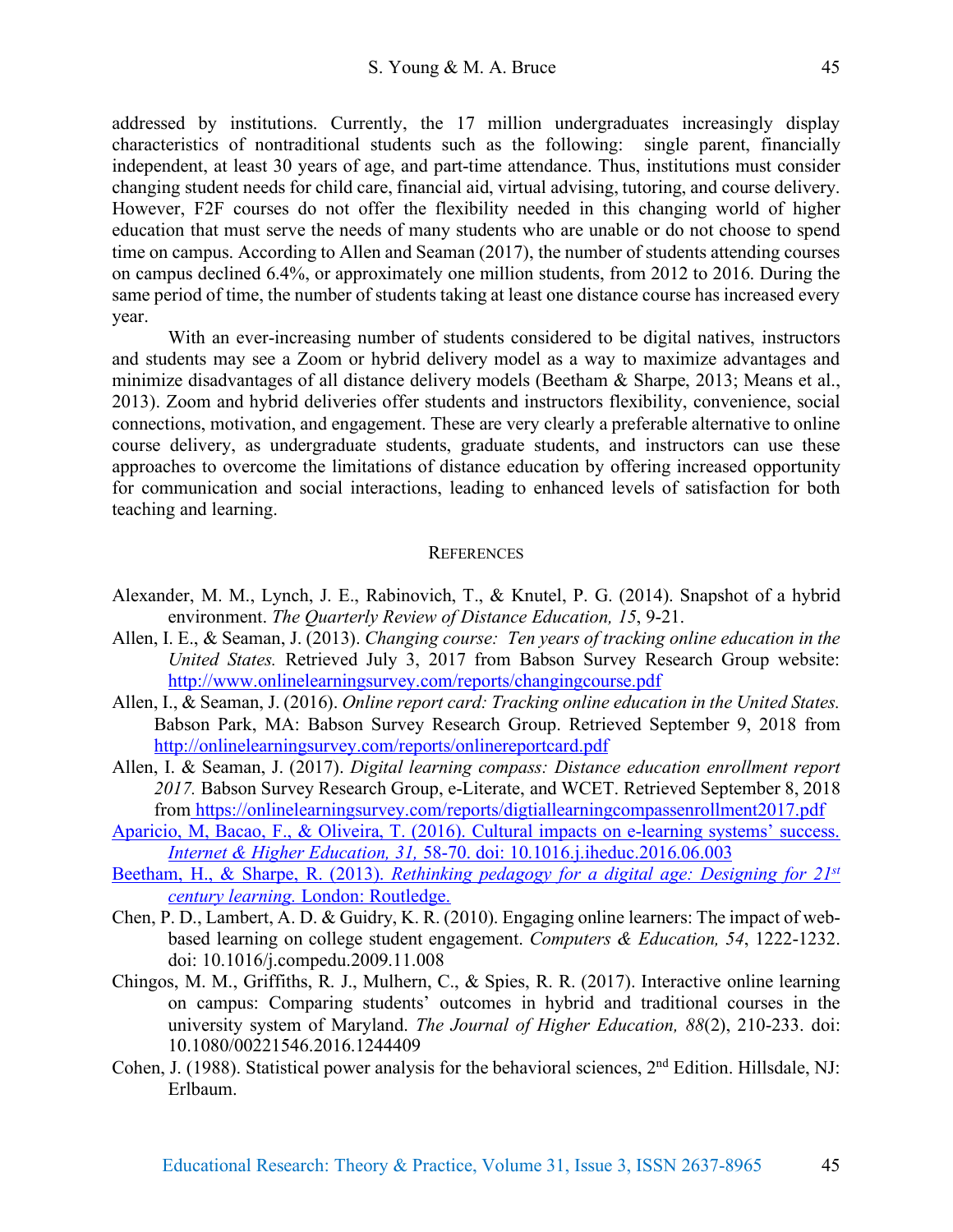- Cole, A. W. (2016). Testing the impact of student preference for face-to-face communication on online course satisfaction. *Western Journal of Communication, 80*(5), 619-637. doi: 10.1080/10570314.2016.1186824
- Furlonger, B., & Gencic, E. (2014). Comparing satisfaction, life-stress, coping and academic performance of counseling students in on-campus and distance education learning environments. *Australian Journal of Guidance and Counselling, 24*(1), 76-89. doi: 10.1017/jgc.2014.2
- Gómez-Rey, P., Barbera, E., & Fernández-Navarro, F. (2016). Measuring teachers and learners' perceptions of the quality of their online learning experience. *Distance Education, 37*(2), 146-163. doi: 10.1080/01587919.2016.1184396
- Guest, R., Rohde, N., Selvanathan, S., & Soesmanto, T. (2018). Student satisfaction and online teaching. *Assessment & Evaluation in Higher Education, 43*(7), 1084-1093. doi: 10.1080/02602938.2018.1433815
- Ives, B., Brock, C. H., Negrete, S., & Carpenter, K. (2006). Same content, same presentation, same instructors, but different students: Do student predispositions predict distance education outcomes? *Journal of University Management and Academic Development, III*(5-6), 37- 47.
- Joo, Y. J., So, H., & Kim, N. H. (2018). Examination of relationships among students' selfdetermination, technology acceptance, satisfaction, and continuance intention to use K-MOOCs. *Computers & Education, 122*, 260-272. doi: 10.1016/j.compedu.2018.01.003
- Jorissen, S., L, Keen, J. P. & Riedel, E. S. (2015). Online Ph.D. program delivery models and student success, *American Journal of Distance Education, 29*, 232-247. doi: 10.1080/08923647.2015.1084839
- Kay, D., & Pasarica, M. (2019). Using technology to increase student (and faculty satisfaction with) engagement in medical education. *Advances in Physiology Education, 43,* 408-413. doi: 10.1152/advan.00033.2019
- Kuo, Y., & Belland, B. R. (2016). An exploratory study of adult learners' perceptions of online learning: Minority students in continuing education. *Education Technology and Research Development, 64*, 661-680. doi: 10.1007/s11423-016-9442-9
- Kuo, Y., Walker, A., Schroder, L. E. E., & Belland, B. R. (2013). A predictive study of student satisfaction in online education programs. *The International Review of Research in Open and Distance Learning, 14*(1), 16-39. doi: 10.1016/j.iheduc.2013.10.001
- Margolis, A. R., Porter, A. L, & Pitterle, M. E. (2017). Best practices for use of blended learning. *American Journal of Pharmaceutical Education, 81*(3), 1-8.
- Means, B., Toyama, Y., Murphy, R., & Bakia, M. (2013). The effectiveness of online and blended learning: A meta-analysis of the empirical literature. *Teachers College Record, 115*(3), 1- 47.
- National Center for Education Statistics. (2018, April). Characteristics of postsecondary students. Retrieved September 9, 2018 from: https://nces.ed.gov/programs/coe/indicator\_csb.asp
- Porter, A. L., Pitterle, M. E., & Hayney, M. S. (2014). Comparison of online versus classroom delivery of an immunization elective course. *American Journal of Pharmaceutical Education, 78*(5), 1-9.
- Rooney, J. E. (2003). Blending learning opportunities to enhance educational programming and meetings. *Association Management, 55*(5), 26–32.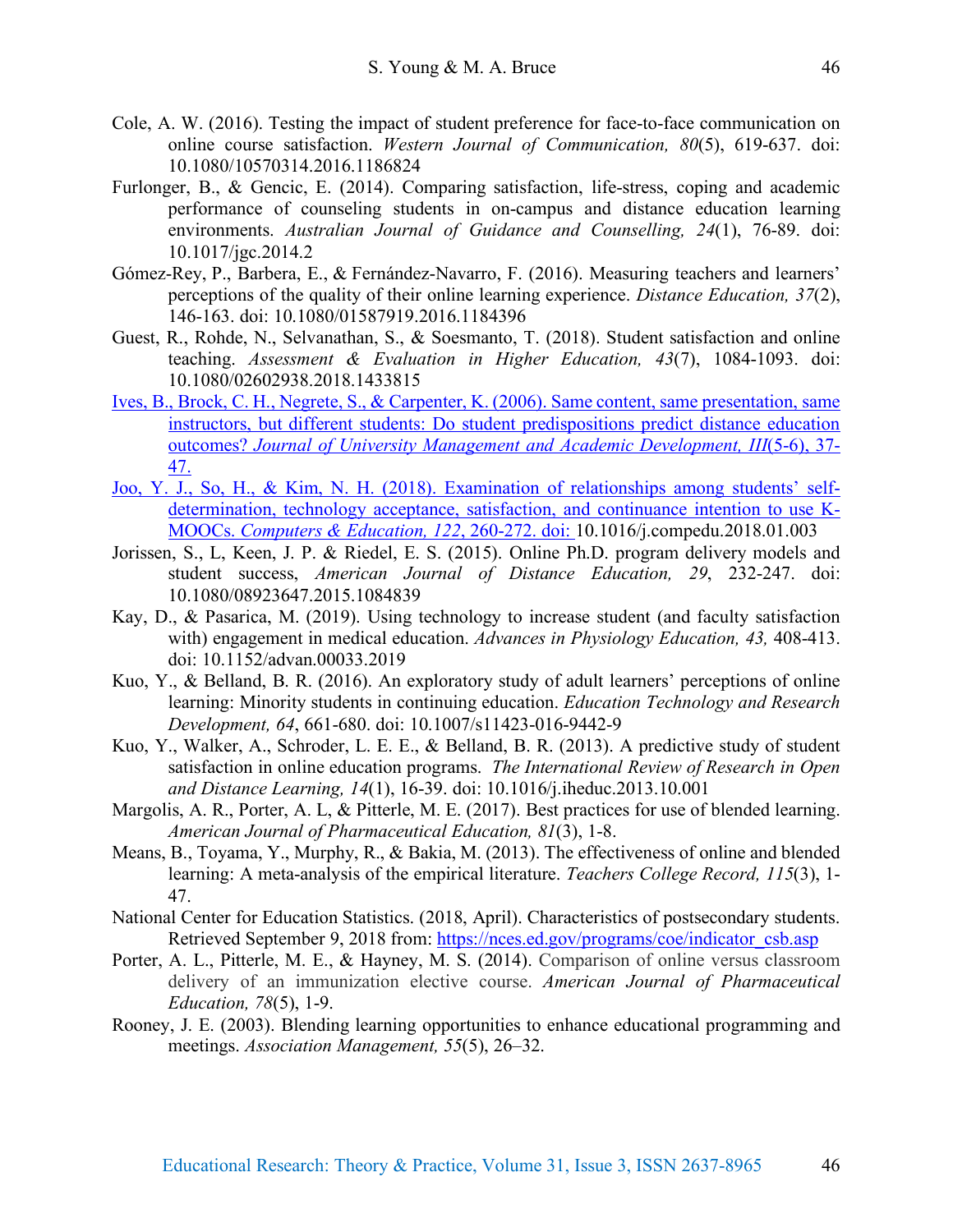- Sung, E., & Mayer, R. E. (2012). Five facets of social presence in online distance education. *Computers in Communication & Information, 2*, 23-49. doi: http://dx.doi.orb/10.1016/j.chb.2012.04.014
- Teo, T. (2014). Preservice teachers' satisfaction with e-learning. *Social Behavior & Personality: An International Journal, 42*, 3-6. doi: 10.2224/sbp.2014.42.1.3
- Young, J. (2002). "Hybrid" teaching seeks to end the divide between traditional and online instruction. *Chronicle of Higher Education, 48*(28), A33-A34.

# **APPENDIX: COURSE DELIVERY SURVEY**

Please use the following definitions for course delivery:

**Face-to-face** is traditional classroom delivery at a specific time (synchronous) and location. Students and instructors attend in person.

**Zoom** courses are delivered entirely using a video-conferencing, web-based technology. The delivery is similar to face-to-face but students and instructors "attend" class using a computer and a location that is convenient to them. Class occurs at a specific time (synchronous) but not a specific location.

**Online** is web-based and students and instructors do not participate at the same time or at any specific location. Most interaction takes place through "threaded discussions" and instruction is provided through documents, instructor videos, links to websites, etc. Online courses are defined as at least 80% asynchronous.

**Hybrid** courses are a combination of deliveries. They consist of a portion of face-to-face, Zoom, or online activities. For example, a hybrid course could be synchronous (such as Zoom) to meet on a regular basis and then be asynchronous for online discussions.

- 1. What is your preference for course delivery? Please rank order the following four types of delivery according to your preference for optimal teaching and learning. Face-to-face **Online** 
	- Zoom Hybrid
- 2. As you complete this survey, please consider only one course you are teaching/taking this semester. Among the following, please choose the type of delivery type for your course: Face-to-face **Online** Zoom Hybrid Other (please describe)
- 3. Please indicate how satisfied you are each of the following (scale is not satisfied, somewhat satisfied, neither satisfied nor dissatisfied, generally satisfied, very satisfied):

(Social presence) Q6 Personal interactions